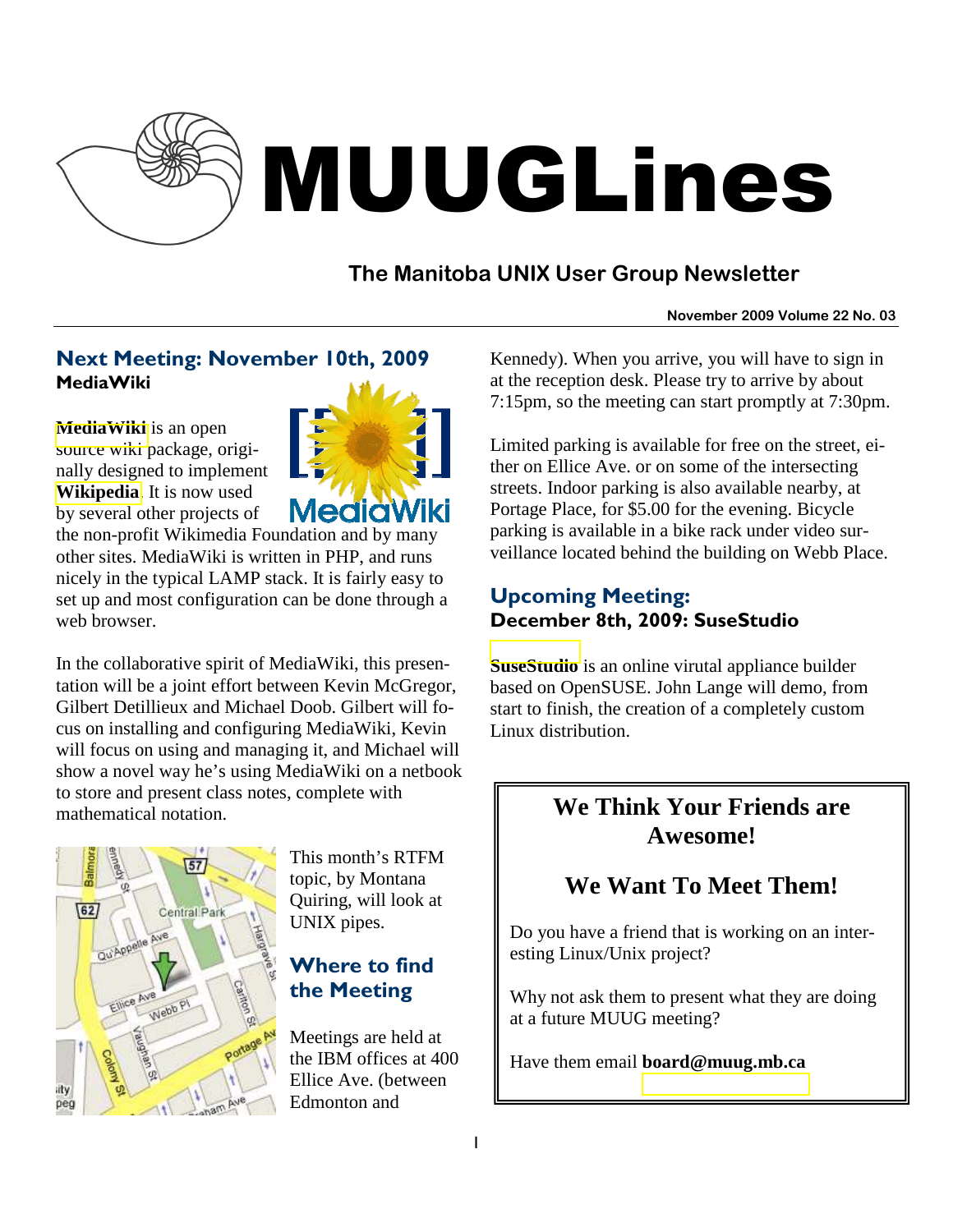## OpenBSD 4.6 Released

On October  $18<sup>th</sup>$  the OpenBSD released version 4.6. This release brings a bunch of changes some new machine support for older SGI and MVME68k boards as well as a whole bunch of new drivers for all kinds of equipment



(ethernet, wireless, SATA, video etc.). Also significant changes were made to PF which reduce parsing complexity and improve active-active pfsync setups. There are new tools as well such as a sendmail replacement via privilege-separated smptd and GNU screen replacement included in base (namely tmux).

For more information, take a look at the release article at **<http://bit.ly/openbsd46>**.

#### FreeBSD 8.0-RC2 Released



On its way to a stable tag (RE-LENG 8) the FreeBSD release team has put out RC2 on October 28th. The 8.0 release has focused on performance with improvements to the VFS layer, XEN dom-U, a new USB stack and a new version of the ULE scheduler.

A neat feature of the updated schedule is that it makes it possible to eventually bind a Jail to a specific CPU as well as noticeable SMP performance gains. Packed with more feature additions than I can count the big guns of DTrace and ZFS in the kernel bring in the exciting technologies from Sun though DTrace is limited to the kernel tracing at them moment.

#### Google Android 2.0 Announced



Continuing the OS updates this time Google drops its next major release of Android code named "eclair." The first product to ship with this version will be the Motorola Droid. In its fast and

furious attempts to out due the iPhone this release features built-in turn-by-turn navigation, "combined inbox" and MS exchange support,. As well many improvements to the camera application, the virtual keyboard and the built in browser now has full HTML5 support. You can find out more detailed platform information from the SDK highlights page at **<http://bit.ly/4jMGKq>**.

#### Apple Drops ZFS Support

On October 24<sup>th</sup>, MacOS Forge announced that the ZFS project has been discontinued and the corresponding source code repository and mailing lists were to be removed. ZFS was a highly anticipated new feature of



OS X especially the snapshotting feature which was rumored to be the next upgrade to the Time Machine system backup feature. OS X Leopard already had ZFS read only support which fueled those rumors. Reasons for the discontinuation have not been made public but Sun's Jeff Bonwick is on record stating that Apple and Sun were not able to reach a mutually agreeable licensing deal. While there won't be official support for ZFS from Apple the MacFUSE project is working on implementing support for it though most of the revolutionary features would not be as usable.

#### Other OS Releases

As per distrowatch, the following projects have had releases in October:



- NexEnta 3.0 Alpha 1 on 20/14/2009
- CentOS 5.4 on 10/21/2009
- Ubuntu 9.10 on 10/29/2009
	- o Leaf projects also released:
		- Xubundu
		- Mythbuntu
		- kubuntu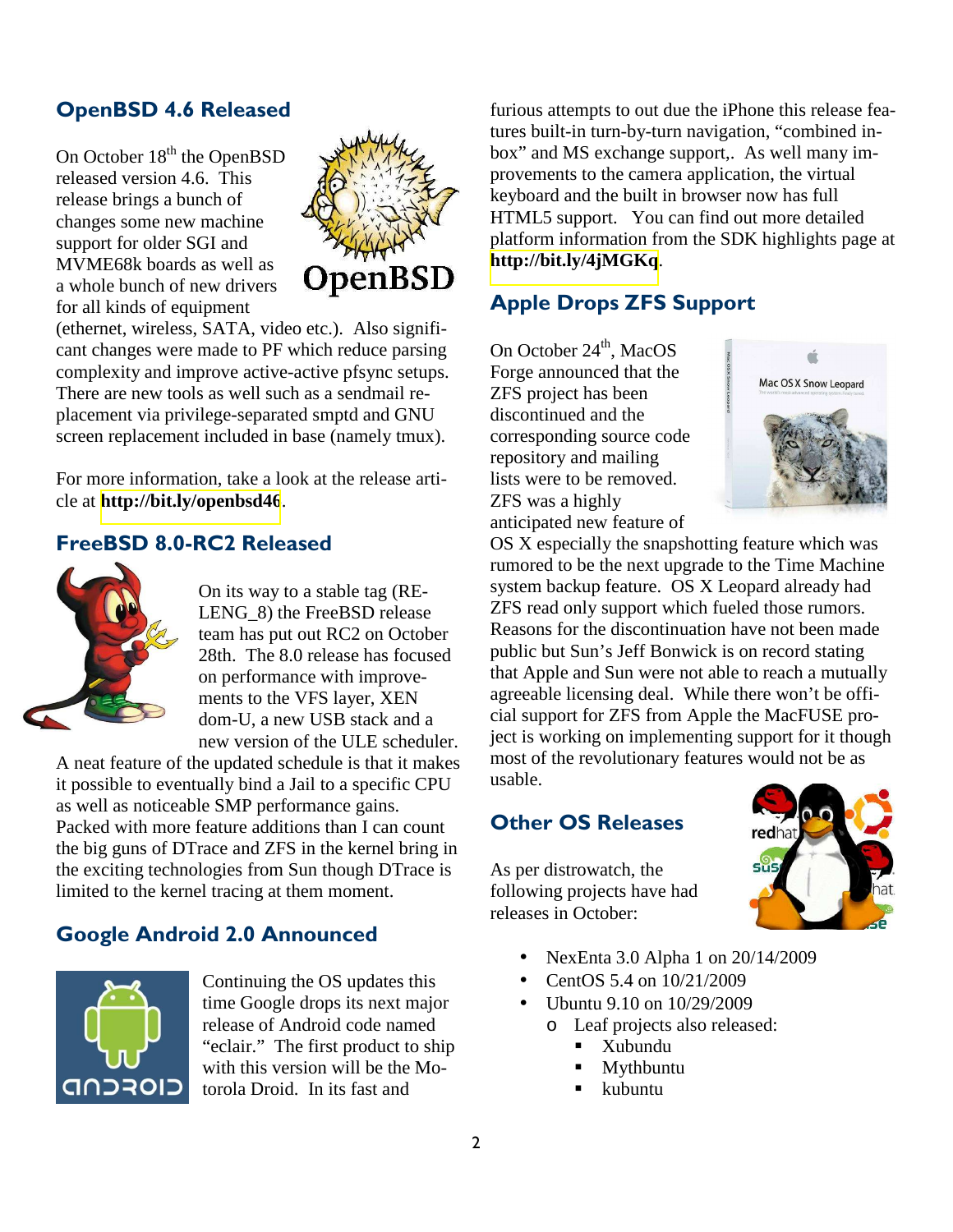- MythBuntu
- UbuntuStudio
- Toorox 10.2009 on 10/29/2009
- OpenSUSE 11.2 RC2 on 10/30/2009

#### Sequoia Voting Systems to Publish Code

On October  $27<sup>th</sup>$  Sequoia Voting Systems plan to publically release the source code for its new optical scan voting system. This new system is intended to be submitting for federal certification in the first quarter of next year. One of the most



important factors in a voting system is the ability to audit and confirm results from peer review. Opening the source code for electronic voting systems allows for their eventual use in electronic voting systems but in this case even the public will be able to audit the system totally from collection and results.

A more detailed version of this story is in the Wired Threat Level blogs announcement (**<http://bit.ly/190cnw>**).

#### Microsoft to Open PST File Format.



On its Interoperability Blog (**<http://bit.ly/2Ii4Cb>**) Microsoft announced its intention on opening up the specifications for the PST file format used by its Outlook product. While it has previously been possible for access the contents of a PST

via the MAPI interface, other mail clients (like Thunderbird or The Bat) were locked out of importing data stored in PST files. It isn't certain how open they are going to be but this definitely is a start.

#### Asterisk Bug Leads to Exploits Referred to as "Vishing"



Last September, tools were released to exploit a "low-level problem" in the Asterisk PBX system, allowing the user to attack Asterisk and, when successful, allowing hackers to use the system as they please.

This lead to a rash of phishing attempts made via other people's PBX's which is being referred to as "vishing." A famous attack reported in October was apparently from a band of Romanian hackers who used the exploit to make telephone-based physicing calls to Liberty Bank customers in California.

This is shades of the Telco hacking that was common a few short decades ago. PBX hacking is by no means new but the use of PBX exploits to launch wide range "vishing" attempts is becoming "endemic" in the opinion of a larger article on this topic in The Standard (**<http://bit.ly/3VXgWu>**).

#### Finding IP Addresses for a Company

Occasionally a system administrator would get the request to block an online service or company at their firewall for many and varied reasons. One attempt is to block via URL but services such a Google's are tricky as they will frequently change the host names of their services and it is almost impossible keep up with the frequent change or track aggressive services. Blocking by IP is another attempt and even that is not fool-proof as IP space is still dynamic. Just doing a whois of google.com can be daunting but there is a way to automate it to generate lists of IP's.

All you really need is a single IP for a target network. In this case we'll try google via ARIN's database.

\$ whois -a google.com google.com QWEST-BUC-GOOGLE1 (NET-63-146- 123-0-1) 63.146.123.0 - 63.146.123.31 google.com QWEST-BUC-GOOGLE2 (NET-63-236-5- 128-1) 63.236.5.128 - 63.236.5.159 google.com QWEST-BUC-GOOGLE (NET-66-77-90- 48-1) 66.77.90.48 - 66.77.90.63 google.com QWEST-BUC-GOOGLE3 (NET-63-236-5- 224-1) 63.236.5.224 - 63.236.5.239